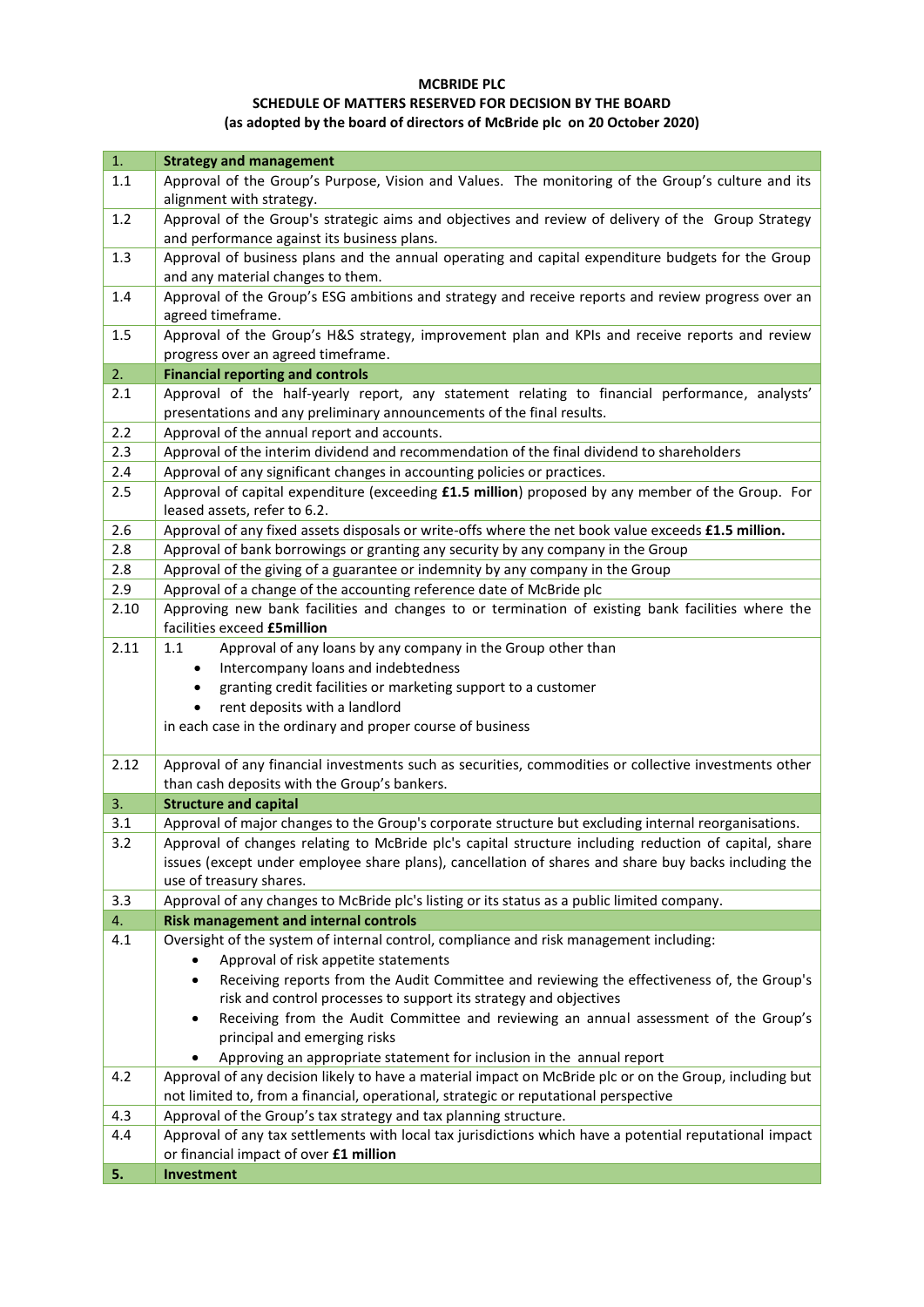| 5.1                                                                                                                                                                                                             | Approval of any transactions which would at the time constitute a significant transaction under the<br>FCA's Listing Rules, a takeover or reverse takeover                     |  |  |  |
|-----------------------------------------------------------------------------------------------------------------------------------------------------------------------------------------------------------------|--------------------------------------------------------------------------------------------------------------------------------------------------------------------------------|--|--|--|
| 5.2                                                                                                                                                                                                             | Approval of any acquisitions or disposals of any shareholdings by any Group company in another non-                                                                            |  |  |  |
|                                                                                                                                                                                                                 | Group company, investment in any new business ventures, joint ventures, alliances or partnerships                                                                              |  |  |  |
|                                                                                                                                                                                                                 | where the value of such investment exceeds £1.5 million                                                                                                                        |  |  |  |
| 5.3                                                                                                                                                                                                             | Approval of any acquisitions or disposals of any brand, any intellectual property or any other                                                                                 |  |  |  |
|                                                                                                                                                                                                                 | intangible asset or licensing arrangement where the value exceeds £1.5 million                                                                                                 |  |  |  |
| 5.4                                                                                                                                                                                                             | Approval of an acquisition or investment in any company, business or asset which would involve the                                                                             |  |  |  |
|                                                                                                                                                                                                                 | commencement of an activity of a substantially different nature or character to any activity carried on                                                                        |  |  |  |
|                                                                                                                                                                                                                 | by any Group company                                                                                                                                                           |  |  |  |
| 5.5                                                                                                                                                                                                             | Approval of a decision to sell, transfer, lease, licence, assign, dispose of, wind-up or otherwise to cease                                                                    |  |  |  |
|                                                                                                                                                                                                                 | to operate all or any material part of the business of the Group                                                                                                               |  |  |  |
| 5.6<br>Approval of the extension of the Group's activities into new business activities, or new geographic<br>areas which involve the establishment of a subsidiary or permanent establishment for tax purposes |                                                                                                                                                                                |  |  |  |
| 5.7                                                                                                                                                                                                             | Approval of the commencement of any financial or operating restructuring programme with total                                                                                  |  |  |  |
|                                                                                                                                                                                                                 | costs exceeding <i>fimillion</i> or where the associated exceptional charge falls outside an annual budget                                                                     |  |  |  |
|                                                                                                                                                                                                                 | or reforecast for exceptional costs approved by the Board                                                                                                                      |  |  |  |
| 5.8                                                                                                                                                                                                             | Approval to treat any project costs or any reforecast of those costs as exceptional costs where the                                                                            |  |  |  |
|                                                                                                                                                                                                                 | costs exceed £1million                                                                                                                                                         |  |  |  |
| 6.                                                                                                                                                                                                              | <b>Contracts</b>                                                                                                                                                               |  |  |  |
| 6.1                                                                                                                                                                                                             | Approval of indirect procurement contracts) and any updates or variations to the contract where the                                                                            |  |  |  |
|                                                                                                                                                                                                                 | contract value exceeds <b>£1million</b> save that for capex refer to 2.5 and leases refer to 6.2.                                                                              |  |  |  |
| $6.2$                                                                                                                                                                                                           | Approval of operating leases (property or otherwise) where the annual expenditure exceeds                                                                                      |  |  |  |
|                                                                                                                                                                                                                 | f1.5million or the total committed expenditure over the lifetime of the lease or contract exceeds                                                                              |  |  |  |
|                                                                                                                                                                                                                 | £5million.                                                                                                                                                                     |  |  |  |
| 6.3                                                                                                                                                                                                             | Approval of contracts or commitments where annual expenditure exceeds £0.5million if the contract is                                                                           |  |  |  |
| 6.4                                                                                                                                                                                                             | for a purpose outside of the ordinary course of business.<br>Approval for any contract with a term in excess of 5 years and an annual value in excess of £250k                 |  |  |  |
| 7.                                                                                                                                                                                                              | <b>Communication</b>                                                                                                                                                           |  |  |  |
|                                                                                                                                                                                                                 |                                                                                                                                                                                |  |  |  |
|                                                                                                                                                                                                                 |                                                                                                                                                                                |  |  |  |
| 7.1                                                                                                                                                                                                             | Ensuring a satisfactory dialogue with shareholders based on the mutual understanding of objectives.                                                                            |  |  |  |
| 7.2                                                                                                                                                                                                             | Approval of resolutions and corresponding documentation to be put forward to shareholders at a<br>general meeting.                                                             |  |  |  |
| 7.3                                                                                                                                                                                                             | Approval of all circulars, prospectuses and listing particulars.                                                                                                               |  |  |  |
| 7.4                                                                                                                                                                                                             | Approval of press releases concerning matters decided by the Board.                                                                                                            |  |  |  |
| 8.                                                                                                                                                                                                              | <b>Board membership and other appointments</b>                                                                                                                                 |  |  |  |
| 8.1                                                                                                                                                                                                             | Approval of changes to the structure, size and composition of the Board, taking account of                                                                                     |  |  |  |
|                                                                                                                                                                                                                 | recommendations from the Nomination Committee.                                                                                                                                 |  |  |  |
| 8.2                                                                                                                                                                                                             | Ensuring adequate succession planning for the Board and senior management so as to maintain an                                                                                 |  |  |  |
|                                                                                                                                                                                                                 | appropriate balance of skills and experience within and on the Board and at senior management level.                                                                           |  |  |  |
| 8.3                                                                                                                                                                                                             | Approval of executive and non-executive appointments to the Board, taking account of                                                                                           |  |  |  |
|                                                                                                                                                                                                                 | recommendations of the Nomination Committee.                                                                                                                                   |  |  |  |
| 8.4                                                                                                                                                                                                             | Approval of the recommendation and selection of the chairman of the Board                                                                                                      |  |  |  |
| 8.5                                                                                                                                                                                                             | Approval of the appointment of the Senior Independent Director to provide a sounding board for the                                                                             |  |  |  |
| 8.6                                                                                                                                                                                                             | Chairman and to serve as intermediary for the other Directors when necessary.<br>Determining membership and chairmanship of Board committees taking account of recommendations |  |  |  |
|                                                                                                                                                                                                                 | from the Nomination Committee.                                                                                                                                                 |  |  |  |
| 8.7                                                                                                                                                                                                             | Approval of the continuation in office of Directors at the end of their term of office, when they are due                                                                      |  |  |  |
|                                                                                                                                                                                                                 | to be re-elected by shareholders at McBride plc's annual general meeting and otherwise as                                                                                      |  |  |  |
|                                                                                                                                                                                                                 | appropriate.                                                                                                                                                                   |  |  |  |
| 8.8                                                                                                                                                                                                             | Approval of the continuation in office of any Director at any time, including the suspension or                                                                                |  |  |  |
|                                                                                                                                                                                                                 | termination of service of an Executive Director as an employee of, subject to the law and their service                                                                        |  |  |  |
|                                                                                                                                                                                                                 | contract.                                                                                                                                                                      |  |  |  |
| 8.9                                                                                                                                                                                                             | Approval of the appointment or removal of the Company Secretary.                                                                                                               |  |  |  |
| 8.10                                                                                                                                                                                                            | Approval of the appointment, reappointment or removal of the external auditor to be put to                                                                                     |  |  |  |
|                                                                                                                                                                                                                 | shareholders for approval in general meeting, taking account of the recommendations of the Audit                                                                               |  |  |  |
| 8.11                                                                                                                                                                                                            | Committee.<br>Approval of the appointment of McBride plc's Registrar, Broker and Financial Public Relations advisers                                                           |  |  |  |